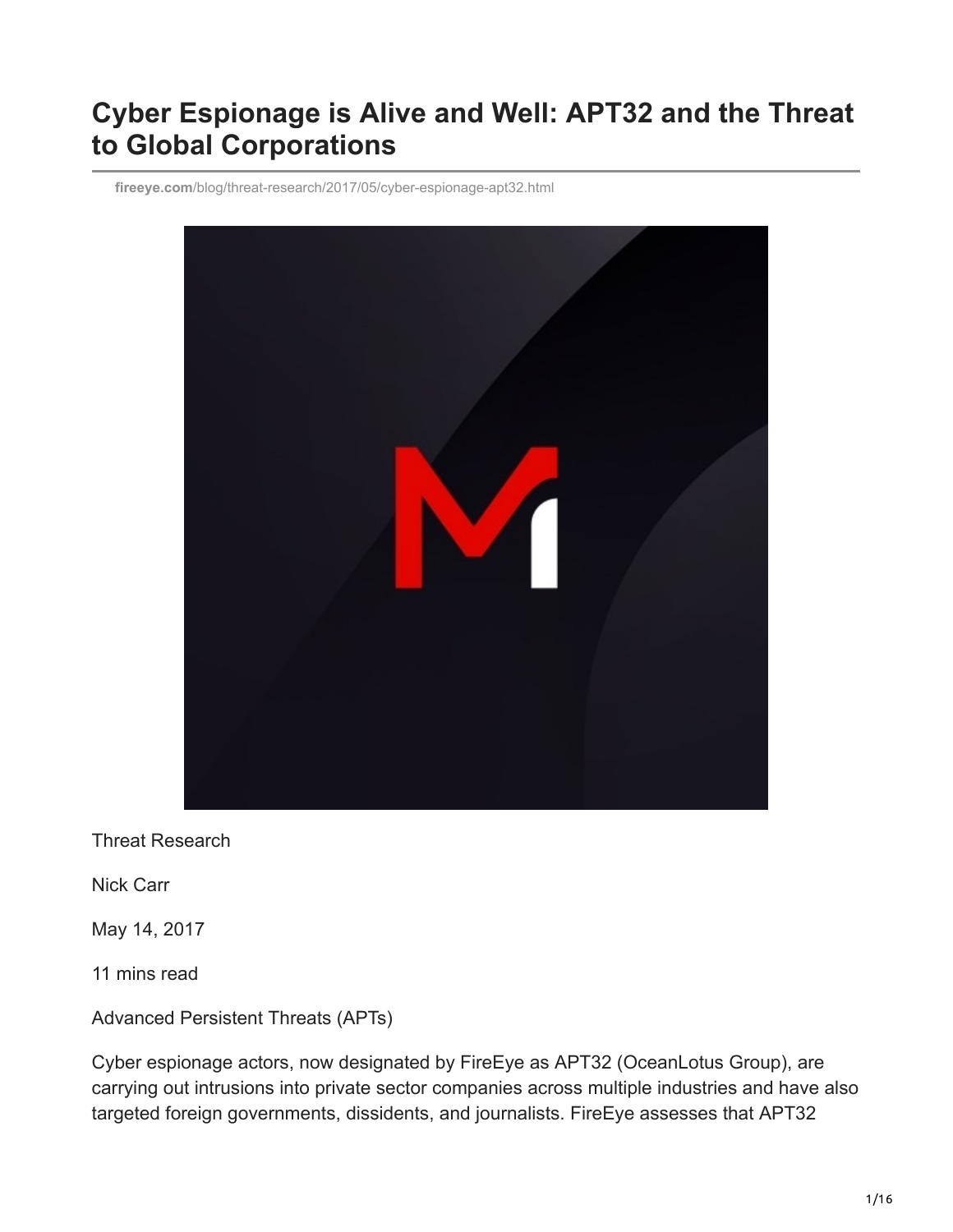leverages a unique suite of fully-featured malware, in conjunction with commerciallyavailable tools, to conduct targeted operations that are aligned with Vietnamese state interests.

### **APT32 and FireEye's Community Response**

In the course of investigations into intrusions at several corporations with business interests in Vietnam, FireEye's Mandiant incident response consultants uncovered activity and attacker-controlled infrastructure indicative of a significant intrusion campaign. In March [2017, in response to active targeting of FireEye clients, the team launched a Community](https://www2.fireeye.com/WEB-Community-Protection-Security-Numbers.html) Protection Event (CPE) – a coordinated effort between Mandiant incident responders, FireEye as a Service (FaaS), FireEye iSight Intelligence, and FireEye product engineering – to protect all clients from APT32 activity.

In the following weeks, FireEye released threat intelligence products and updated malware profiles to customers while developing new detection techniques for APT32's tools and phishing lures. This focused intelligence and detection effort led to new external victim identifications as well as providing sufficient technical evidence to link twelve prior intrusions, consolidating four previously unrelated clusters of threat actor activity into FireEye's newest named advanced persistent threat group: APT32.

## **APT32 Targeting of Private Sector Company Operations in Southeast Asia**

Since at least 2014, FireEye has observed APT32 targeting foreign corporations with a vested interest in Vietnam's manufacturing, consumer products, and hospitality sectors. Furthermore, there are indications that APT32 actors are targeting peripheral network security and technology infrastructure corporations.

Here is an overview of intrusions investigated by FireEye that are attributed to APT32:

- In 2014, a European corporation was compromised prior to constructing a manufacturing facility in Vietnam.
- In 2016, Vietnamese and foreign-owned corporations working in network security, technology infrastructure, banking, and media industries were targeted.
- In mid-2016, malware that FireEye believes to be unique to APT32 was detected on the networks of a global hospitality industry developer with plans to expand operations into Vietnam.
- From 2016 through 2017, two subsidiaries of U.S. and Philippine consumer products corporations, located inside Vietnam, were the target of APT32 intrusion operations.

Table 1 shows a breakdown of APT32 activity, including the malware families used in each.

|  | <b>Year Country</b> | <b>Industry</b> | <b>Malware</b> |
|--|---------------------|-----------------|----------------|
|--|---------------------|-----------------|----------------|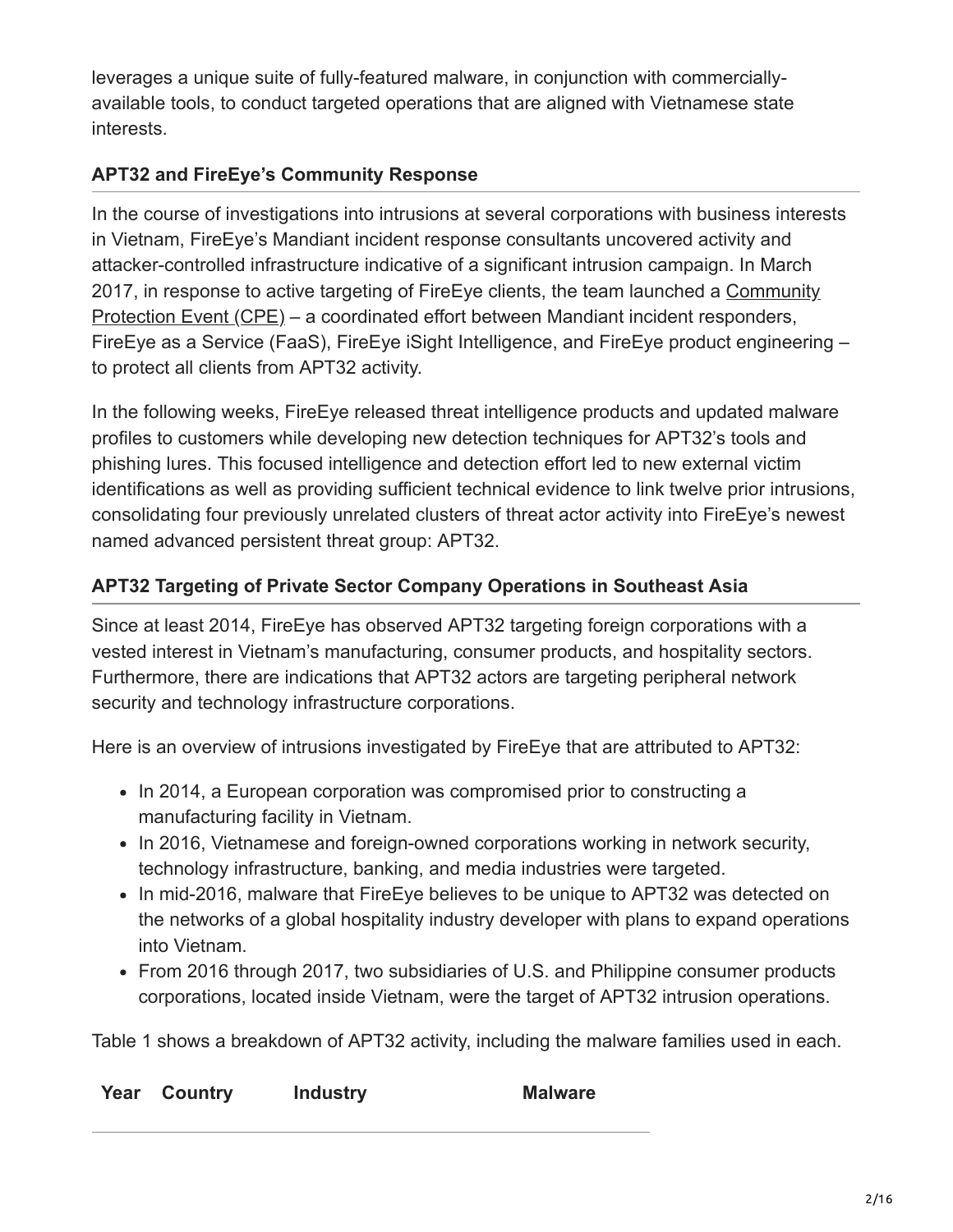| 2014 | Vietnam              | <b>Network Security</b>          | <b>WINDSHIELD</b>                                                         |
|------|----------------------|----------------------------------|---------------------------------------------------------------------------|
| 2014 | Germany              | Manufacturing                    | <b>WINDSHIELD</b>                                                         |
| 2015 | Vietnam              | Media                            | <b>WINDSHIELD</b>                                                         |
| 2016 | Philippines          | Consumer products                | <b>KOMPROGO</b><br><b>WINDSHIELD</b><br><b>SOUNDBITE</b><br><b>BEACON</b> |
| 2016 | Vietnam              | <b>Banking</b>                   | <b>WINDSHIELD</b>                                                         |
| 2016 | Philippines          | <b>Technology Infrastructure</b> | <b>WINDSHIELD</b>                                                         |
| 2016 | China                | Hospitality                      | <b>WINDSHIELD</b>                                                         |
| 2016 | Vietnam              | Media                            | <b>WINDSHIELD</b>                                                         |
| 2016 | <b>United States</b> | <b>Consumer Products</b>         | <b>WINDSHIELD</b><br><b>PHOREAL</b><br><b>BEACON</b><br><b>SOUNDBITE</b>  |

Table 1: APT32 Private Sector Targeting Identified by FireEye

#### **APT32 Interest in Political Influence and Foreign Governments**

In addition to focused targeting of the private sector with ties to Vietnam, APT32 has also targeted foreign governments, as well as Vietnamese dissidents and journalists since at least 2013. Here is an overview of this activity:

- A public blog published by the *[Electronic Frontier Foundation](https://www.eff.org/deeplinks/2014/01/vietnamese-malware-gets-personal)* indicated that journalists, activists, dissidents, and bloggers were targeted in 2013 by malware and tactics consistent with APT32 operations.
- In 2014, APT32 leveraged a spear-phishing attachment titled "Plans to crackdown on protesters at the Embassy of Vietnam.exe," which targeted dissident activity among the Vietnamese diaspora in Southeast Asia. Also in 2014, APT32 carried out an intrusion against a Western country's national legislature.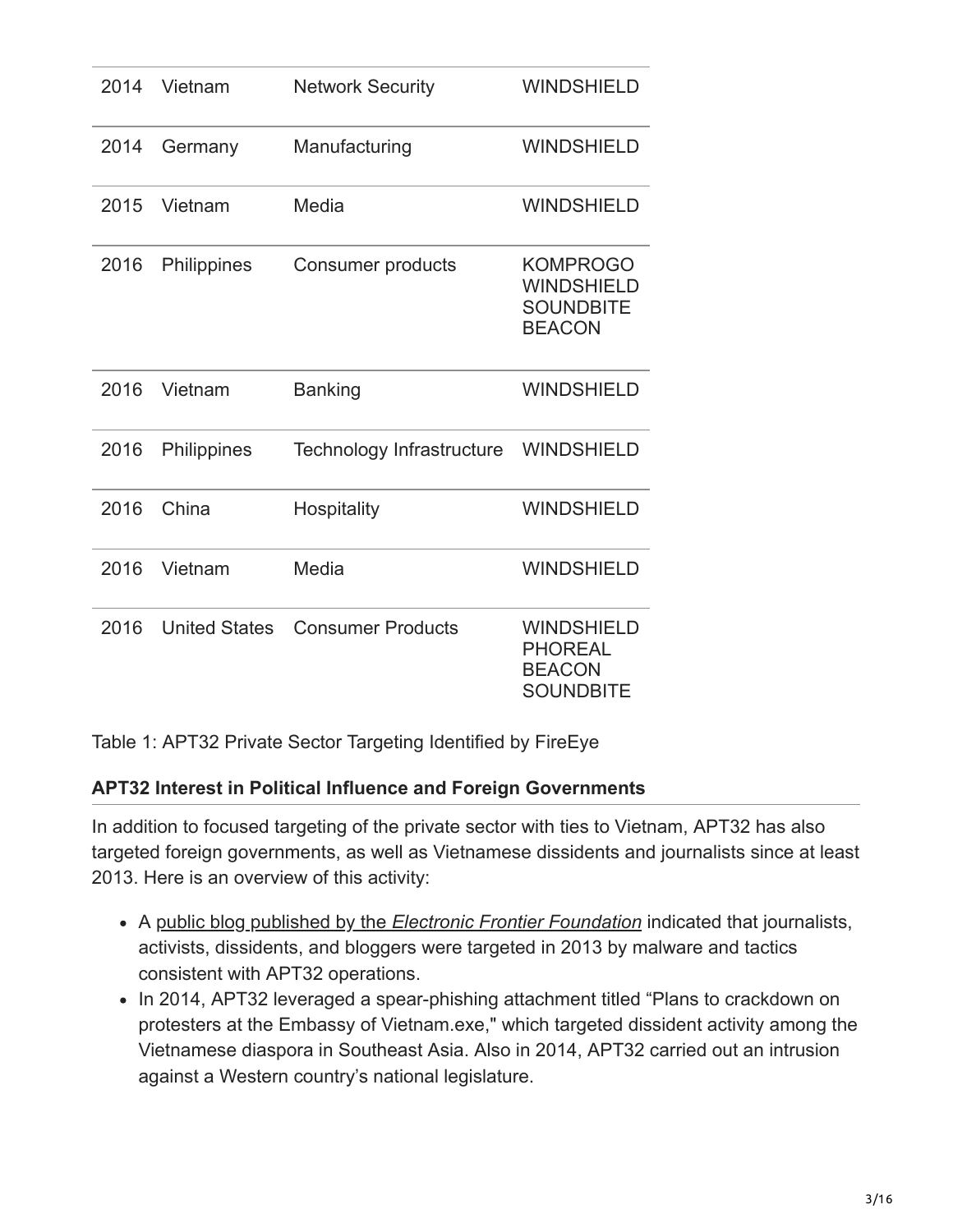- In 2015, SkyEye Labs, the security research division of the Chinese firm Qihoo 360, [released a report](http://blogs.360.cn/blog/oceanlotus-apt) detailing threat actors that were targeting Chinese public and private entities including government agencies, research institutes, maritime agencies, sea construction, and shipping enterprises. The information included in the report indicated that the perpetrators used the same malware, overlapping infrastructure, and similar targets as APT32.
- In 2015 and 2016, two Vietnamese media outlets were targeted with malware that FireEye assesses to be unique to APT32.
- In 2017, social engineering content in lures used by the actor provided evidence that they were likely used to target members of the Vietnam diaspora in Australia as well as government employees in the Philippines.

#### **APT32 Tactics**

In their current campaign, APT32 has leveraged ActiveMime files that employ social engineering methods to entice the victim into enabling macros. Upon execution, the initialized file downloads multiple malicious payloads from remote servers. APT32 actors continue to deliver the malicious attachments via spear-phishing emails.

APT32 actors designed multilingual lure documents which were tailored to specific victims. Although the files had ".doc" file extensions, the recovered phishing lures were ActiveMime ".mht" web page archives that contained text and images. These files were likely created by exporting Word documents into single file web pages.

Table 2 contains a sample of recovered APT32 multilingual lure files.

| <b>ActiveMime Lure Files</b>                                                         | MD <sub>5</sub>                  |
|--------------------------------------------------------------------------------------|----------------------------------|
| 2017年员工工资性津贴额统计报告.doc<br>(2017 Statistical Report on Staff Salary and<br>Allowances) | 5458a2e4d784abb1a1127263bd5006b5 |
| Thong tin.doc<br>(Information)                                                       | ce50e544430e7265a45fab5a1f31e529 |
| Phan Vu Tutn CV.doc                                                                  | 4f761095ca51bfbbf4496a4964e41d4f |
| Ke hoach cuu tro nam 2017 doc<br>(2017 Bailout Plan)                                 | e9abe54162ba4572c770ab043f576784 |
| Instructions to GSIS doc                                                             | fba089444c769700e47c6b44c362f96b |
| Hoi thao truyen thong doc lap.doc<br>(Traditional Games)                             | f6ee4b72d6d42d0c7be9172be2b817c1 |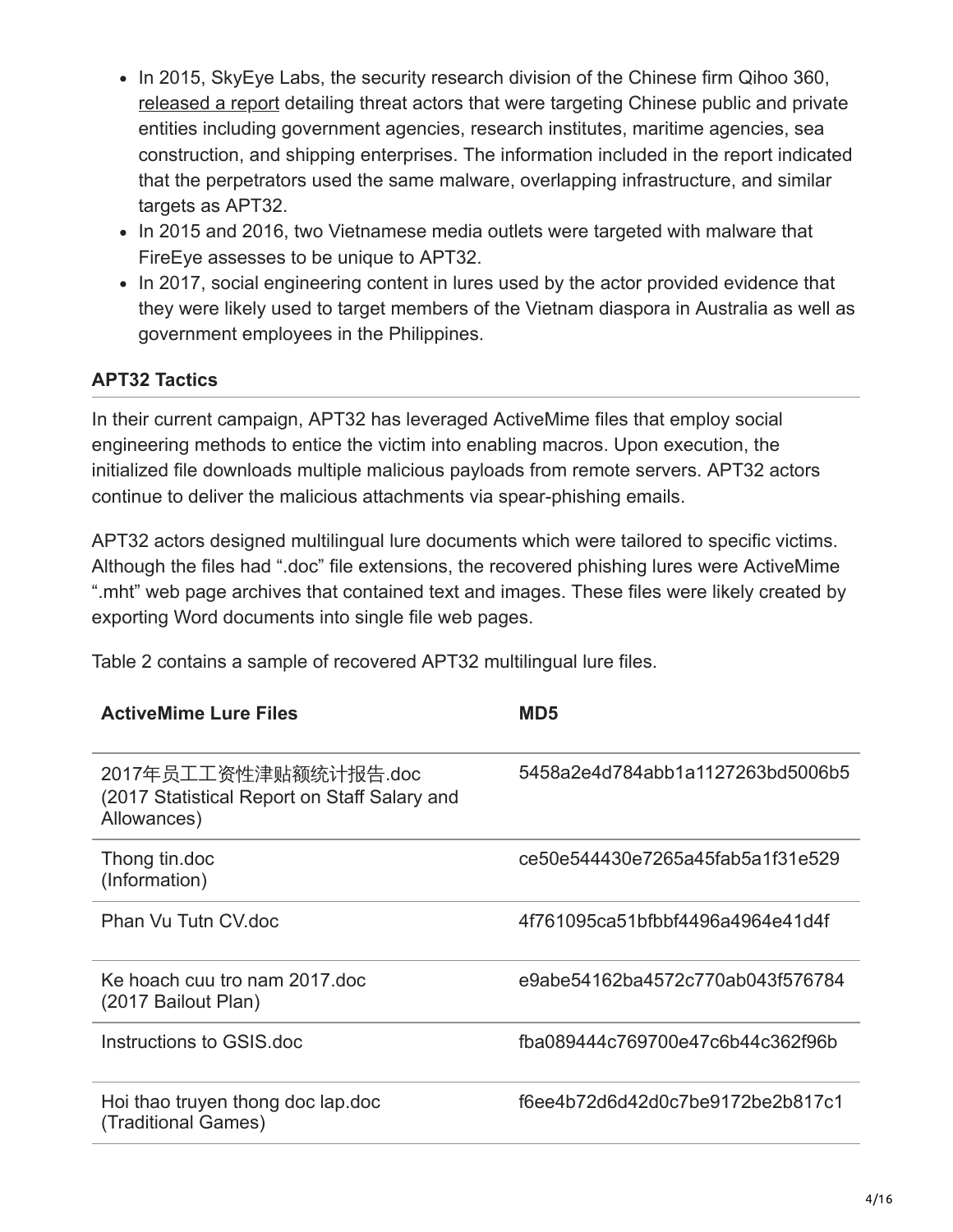| Giấy yêu cầu bồi thường mới 2016 - hằng doc<br>(New 2016 Claim Form)     | aa1f85de3e4d33f31b4f78968b29f175 |
|--------------------------------------------------------------------------|----------------------------------|
| Hoa don chi tiet tien no doc<br>(Debt Details)                           | 5180a8d9325a417f2d8066f9226a5154 |
| Thu moi tham du Hoi luan doc<br>(Collection of Participants)             | f6ee4b72d6d42d0c7be9172be2b817c1 |
| Danh sach nhan vien vi pham ky luat doc<br>(List of Employee Violations) | 6baafffa7bf960dec821b627f9653e44 |
| Nội-dung-quảng-cáo.doc<br>(Internal Content Advertising)                 | 471a2e7341f2614b715dc89e803ffcac |
| HD DVPM-VTC 31.03.17.doc                                                 | f1af6bb36cdf3cff768faee7919f0733 |

Table 2: Sampling of APT32 Lure Files

The Base64 encoded ActiveMime data also contained an OLE file with malicious macros. When opened, many lure files displayed fake error messages in an attempt to trick users into launching the malicious macros. Figure 1 shows a fake Gmail-theme paired with a hexadecimal error code that encourages the recipient to enable content to resolve the error. Figure 2 displays another APT32 lure that used a convincing image of a fake Windows error message instructing the recipient to enable content to properly display document font characters.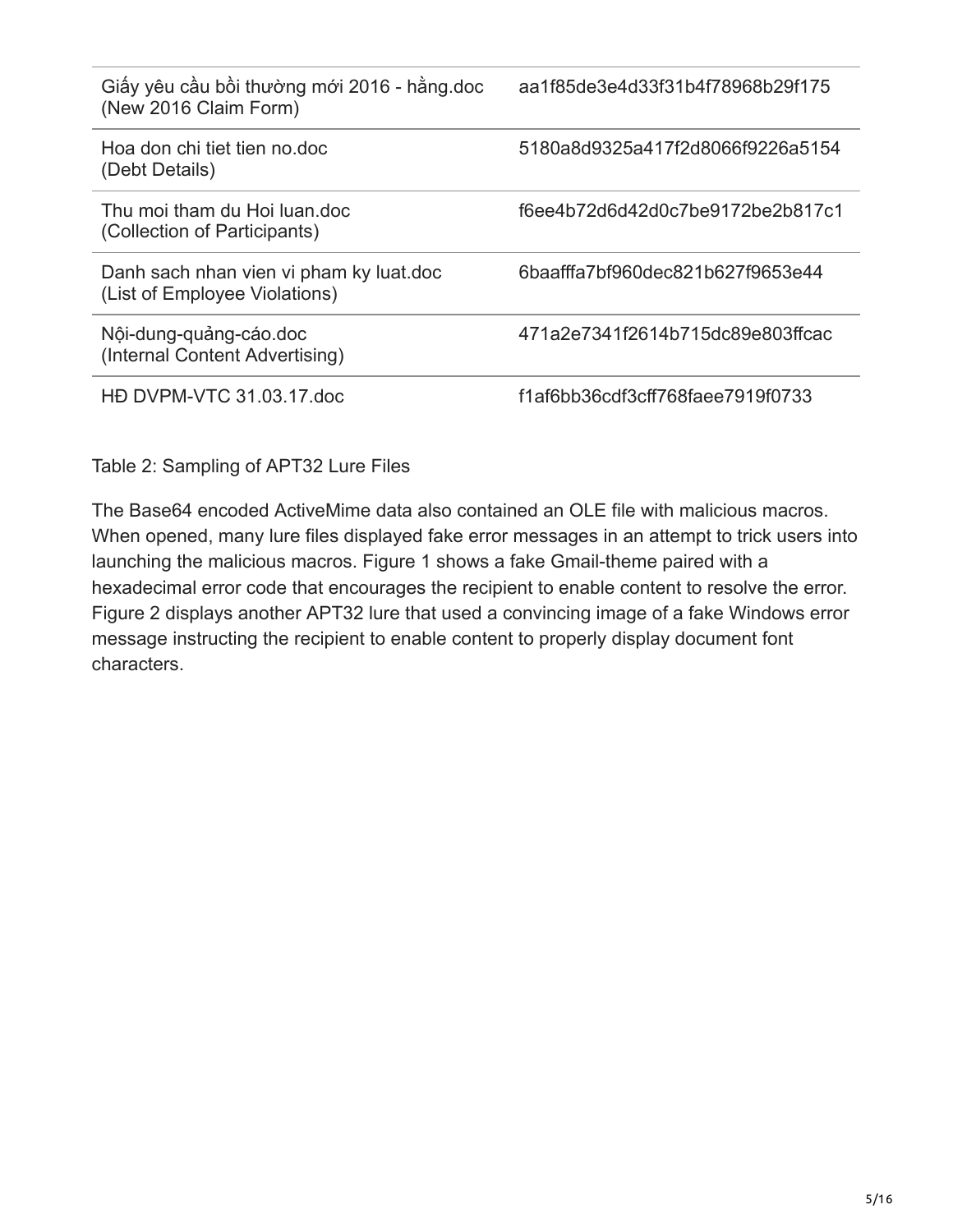**Example APT32 Phishing Lure – Fake Gmail Error Message** 

Figure 1: Example APT32 Phishing Lure – Fake Gmail Error Message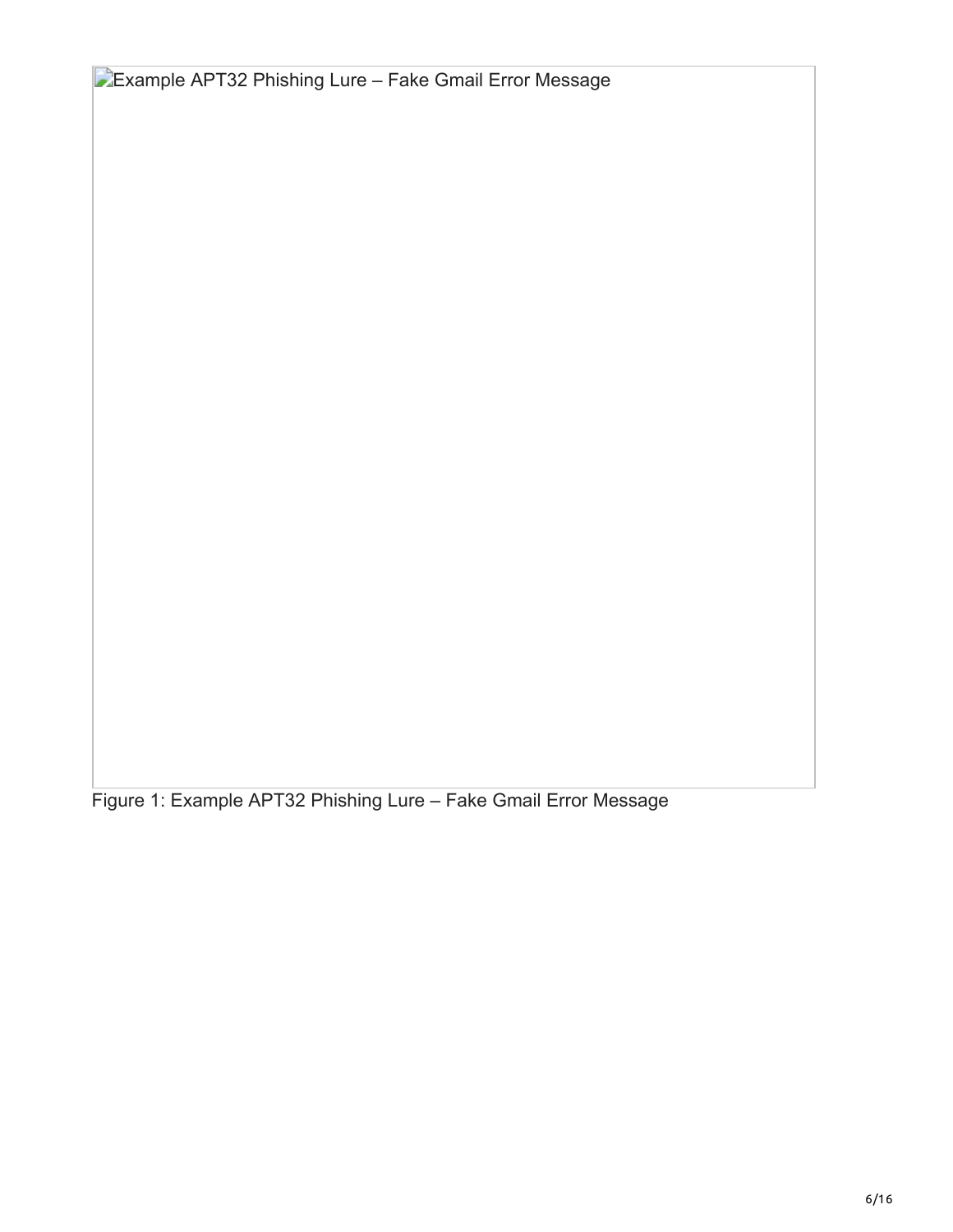**Example APT32 Phishing Lure – Fake Text Encoding Error Message** 

Figure 2: Example APT32 Phishing Lure – Fake Text Encoding Error Message APT32 operators implemented several novel techniques to track the efficacy of their phishing, monitor the distribution of their malicious documents, and establish persistence mechanisms to dynamically update backdoors injected into memory.

In order to track who opened the phishing emails, viewed the links, and downloaded the attachments in real-time, APT32 used cloud-based email analytics software designed for sales organizations. In some instances, APT32 abandoned direct email attachments altogether and relied exclusively on this tracking technique with links to their ActiveMime lures hosted externally on legitimate cloud storage services.

To enhance visibility into the further distribution of their phishing lures, APT32 utilized the native web page functionality of their ActiveMime documents to link to external images hosted on APT32 monitored infrastructure.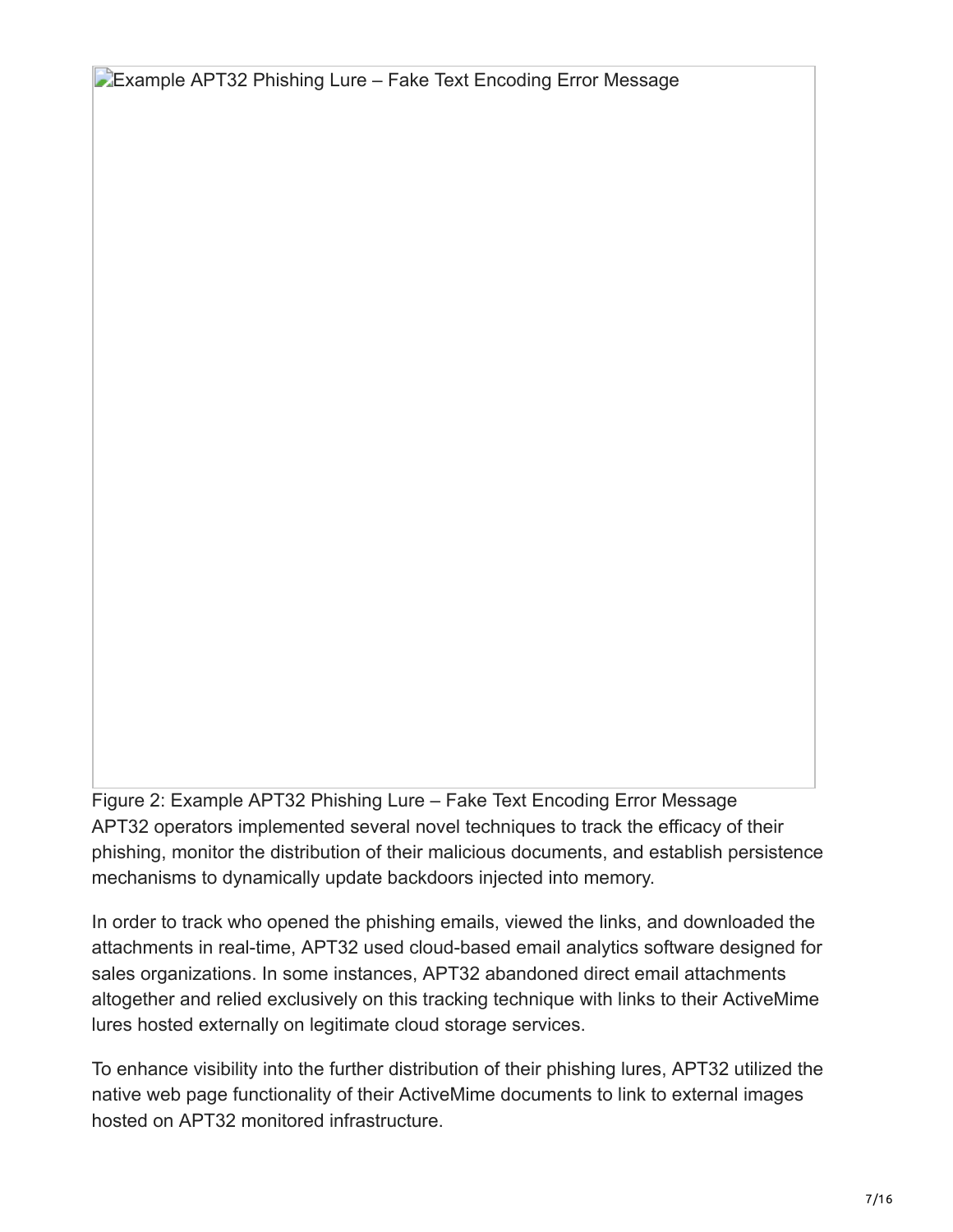Figure 3 contains an example phishing lure with HTML image tags used for additional tracking by APT32.

**Phishing Lure Containing HTML Image Tags for Additional Tracking** 

Figure 3: Phishing Lure Containing HTML Image Tags for Additional Tracking When a document with this feature is opened, Microsoft Word will attempt to download the external image, even if macros were disabled. In all phishing lures analyzed, the external images did not exist. Mandiant consultants suspect that APT32 was monitoring web logs to track the public IP address used to request remote images. When combined with email tracking software, APT32 was able to closely track phishing delivery, success rate, and conduct further analysis about victim organizations while monitoring the interest of security firms.

Once macros were enabled on the target system, the malicious macros created two named scheduled tasks as persistence mechanisms for two backdoors on the infected system. The first named scheduled task launched an application whitelisting script protection bypass to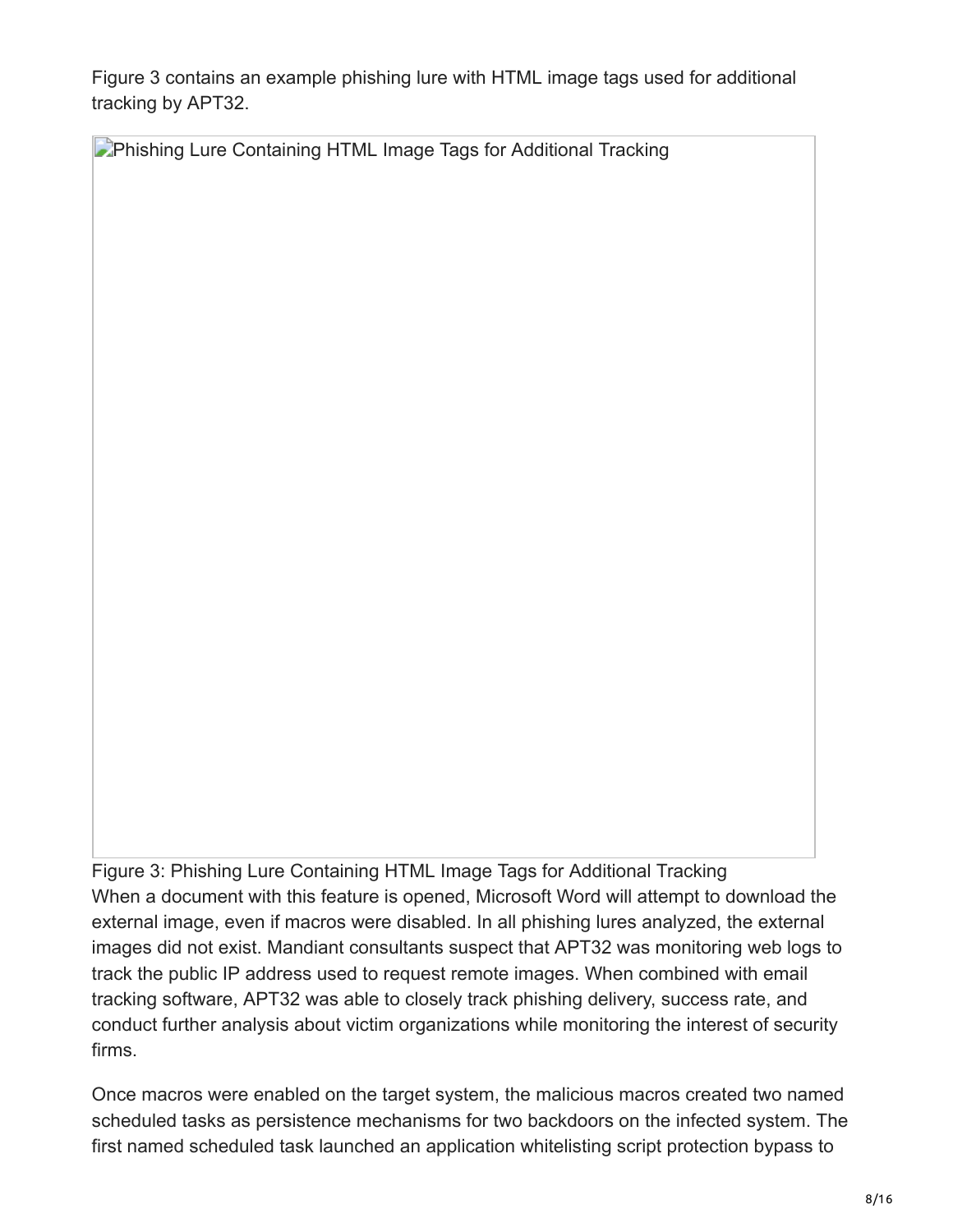execute a COM scriptlet that dynamically downloaded the first backdoor from APT32's infrastructure and injected it into memory. The second named scheduled task, loaded as an XML file to falsify task attributes, ran a JavaScript code block that downloaded and launched a secondary backdoor, delivered as a multi-stage PowerShell script. In most lures, one scheduled task persisted an APT32-specific backdoor and the other scheduled task initialized a commercially-available backdoor as backup.

To illustrate the complexity of these lures, Figure 4 shows the creation of persistence mechanisms for recovered APT32 lure "2017年员工工资性津贴额统计报告.doc".

**APT32 ActiveMime Lures Create Two Named Scheduled Tasks** 

Figure 4: APT32 ActiveMime Lures Create Two Named Scheduled Tasks In this example, a scheduled task named "Windows Scheduled Maintenance" was created to run Casey Smith's ["Squiblydoo" App Whitelisting bypass](http://subt0x10.blogspot.com/2016/04/bypass-application-whitelisting-script.html) every 30 minutes. While all payloads can be dynamically updated, at the time of delivery, this task launched a COM scriptlet (".sct" file extension) that downloaded and executed Meterpreter hosted on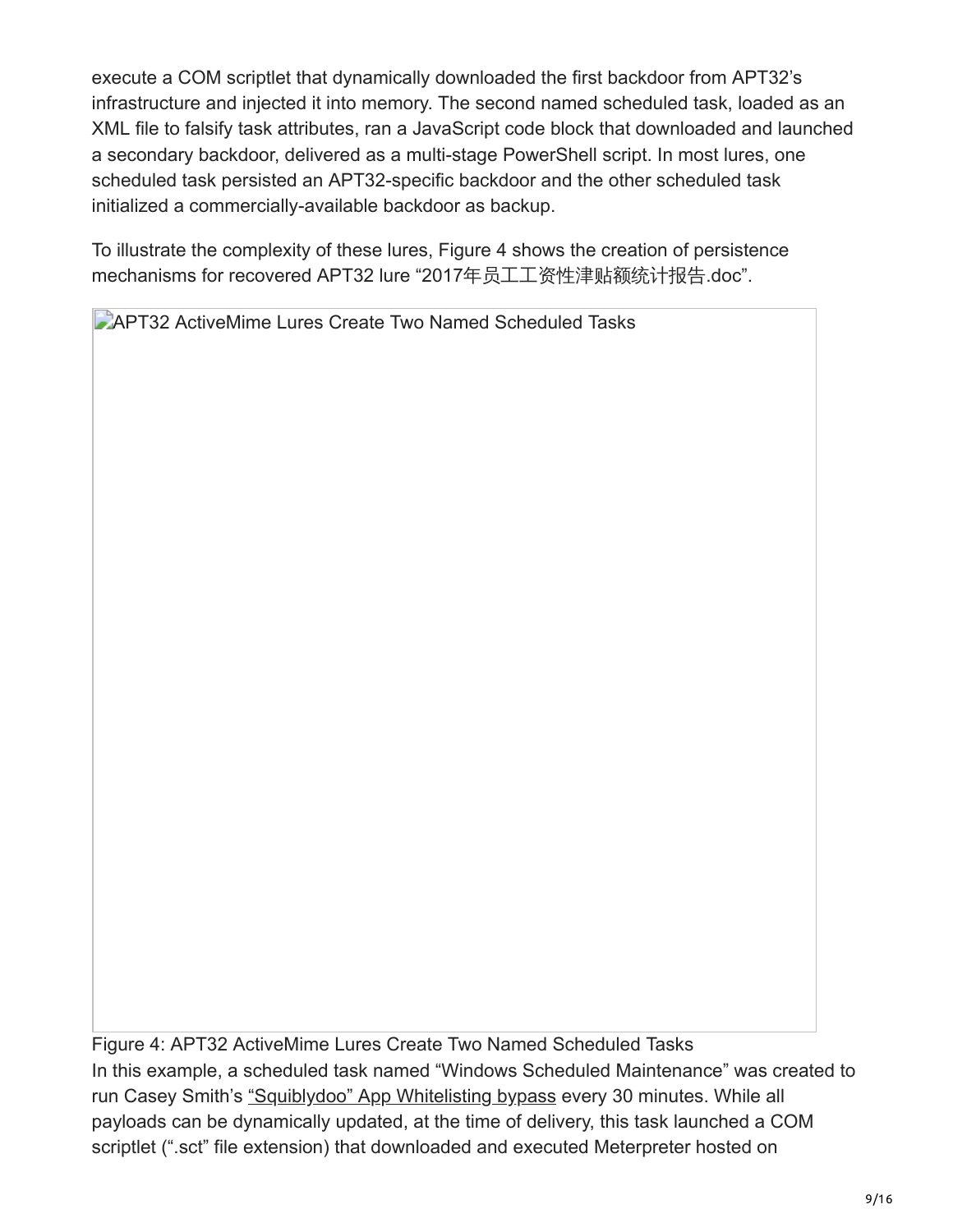images.chinabytes[.]info. Meterpreter then loaded Cobalt Strike BEACON, configured to communicate with 80.255.3[.]87 using the [Safebrowsing malleable C2 profile](https://github.com/rsmudge/Malleable-C2-Profiles/blob/master/normal/safebrowsing.profile) to further blend in with network traffic. A second scheduled task named "Scheduled Defrags" was created by loading the raw task XML with a backdated task creation timestamp of June 2, 2016. This second task ran "mshta.exe" every 50 minutes which launched an APT32-specific backdoor delivered as shellcode in a PowerShell script, configured to communicate with the domains blog.panggin[.]org, share.codehao[.]net, and yii.yiihao126[.]net.

Figure 5 illustrates the chain of events for a single successful APT32 phishing lure that dynamically injects two multi-stage malware frameworks into memory.

**APT32 Phishing Chain of Events** 

Figure 5: APT32 Phishing Chain of Events

The impressive APT32 operations did not stop after they established a foothold in victim environments. Several Mandiant investigations revealed that, after gaining access, APT32 regularly cleared select event log entries and heavily obfuscated their PowerShell-based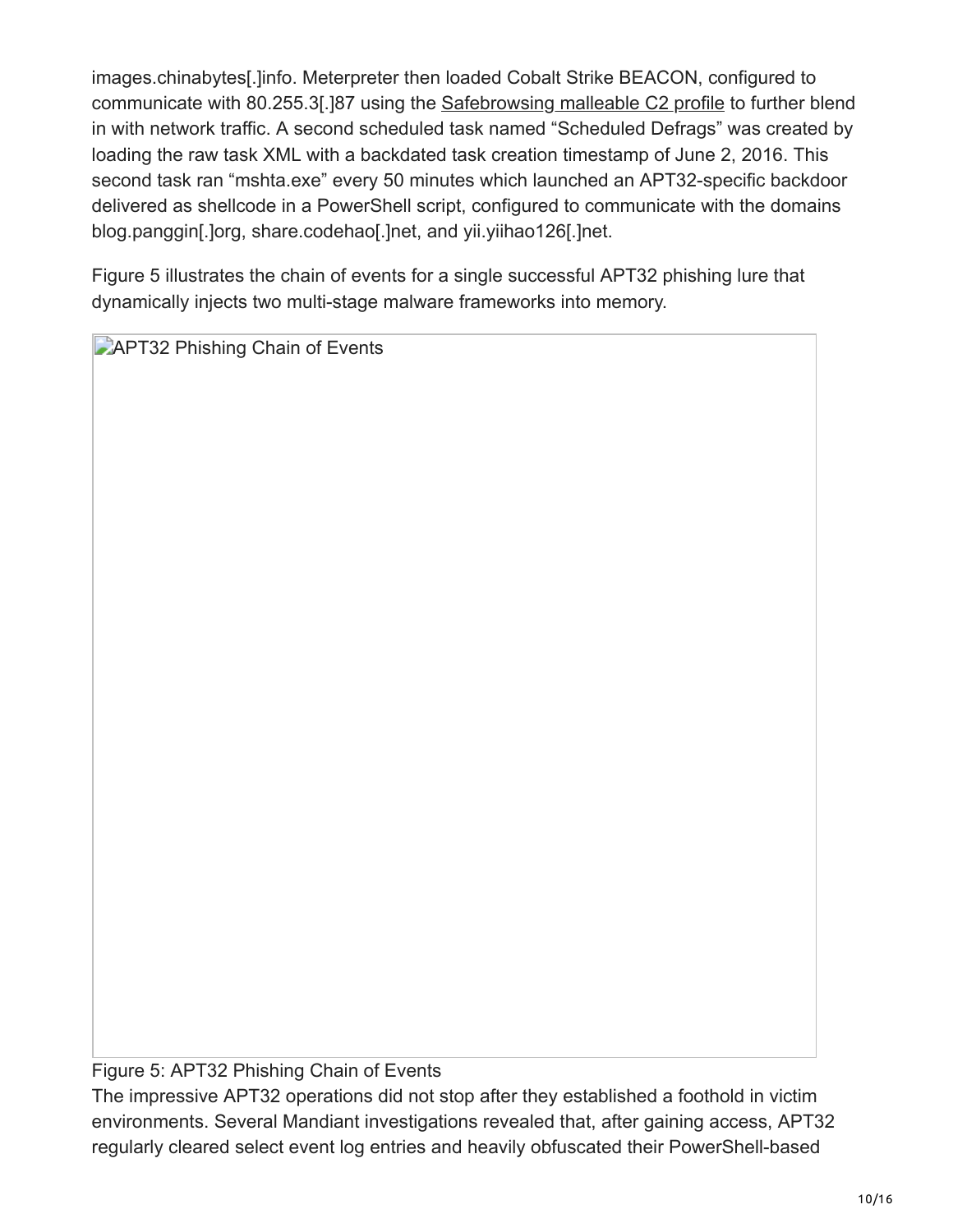tools and shellcode loaders with Daniel Bohannon's [Invoke-Obfuscation](https://github.com/danielbohannon/Invoke-Obfuscation) framework.

APT32 regularly used stealthy techniques to blend in with legitimate user activity:

- During one investigation, APT32 was observed using a privilege escalation exploit (CVE-2016-7255) masquerading as a Windows hotfix.
- In another investigation, APT32 compromised the McAfee ePO infrastructure to distribute their malware as a software deployment task in which all systems pulled the payload from the ePO server using the proprietary SPIPE protocol.
- APT32 also used hidden or non-printing characters to help visually camouflage their malware on a system. For example, APT32 installed one backdoor as a persistent service with a legitimate service name that had a Unicode no-break space character appended to it. Another backdoor used an otherwise legitimate DLL filename padded with a non-printing OS command control code.

#### **APT32 Malware and Infrastructure**

APT32 appears to have a well-resourced development capability and uses a custom suite of backdoors spanning multiple protocols. APT32 operations are characterized through deployment of signature malware payloads including WINDSHIELD, KOMPROGO, SOUNDBITE, and PHOREAL. APT32 often deploys these backdoors along with the commercially-available Cobalt Strike BEACON backdoor. APT32 may also possess [backdoor development capabilities for macOS.](https://www.alienvault.com/blogs/labs-research/oceanlotus-for-os-x-an-application-bundle-pretending-to-be-an-adobe-flash-update)

The capabilities for this unique suite of malware is shown in Table 3.

| <b>Malware</b>    | <b>Capabilities</b>                                                                                                                                                                                                                                                                                                                                                                                                                                                                                                                                  |
|-------------------|------------------------------------------------------------------------------------------------------------------------------------------------------------------------------------------------------------------------------------------------------------------------------------------------------------------------------------------------------------------------------------------------------------------------------------------------------------------------------------------------------------------------------------------------------|
| <b>WINDSHIELD</b> | • Command and control (C2) communications via TCP raw sockets<br>• Four configured C2s and six configured ports – randomly-chosen<br>C2/port for communications<br>• Registry manipulation<br>• Get the current module's file name<br>• Gather system information including registry values, user name,<br>computer name, and current code page<br>• File system interaction including directory creation, file deletion,<br>reading, and writing files<br>• Load additional modules and execute code<br>• Terminate processes<br>• Anti-disassembly |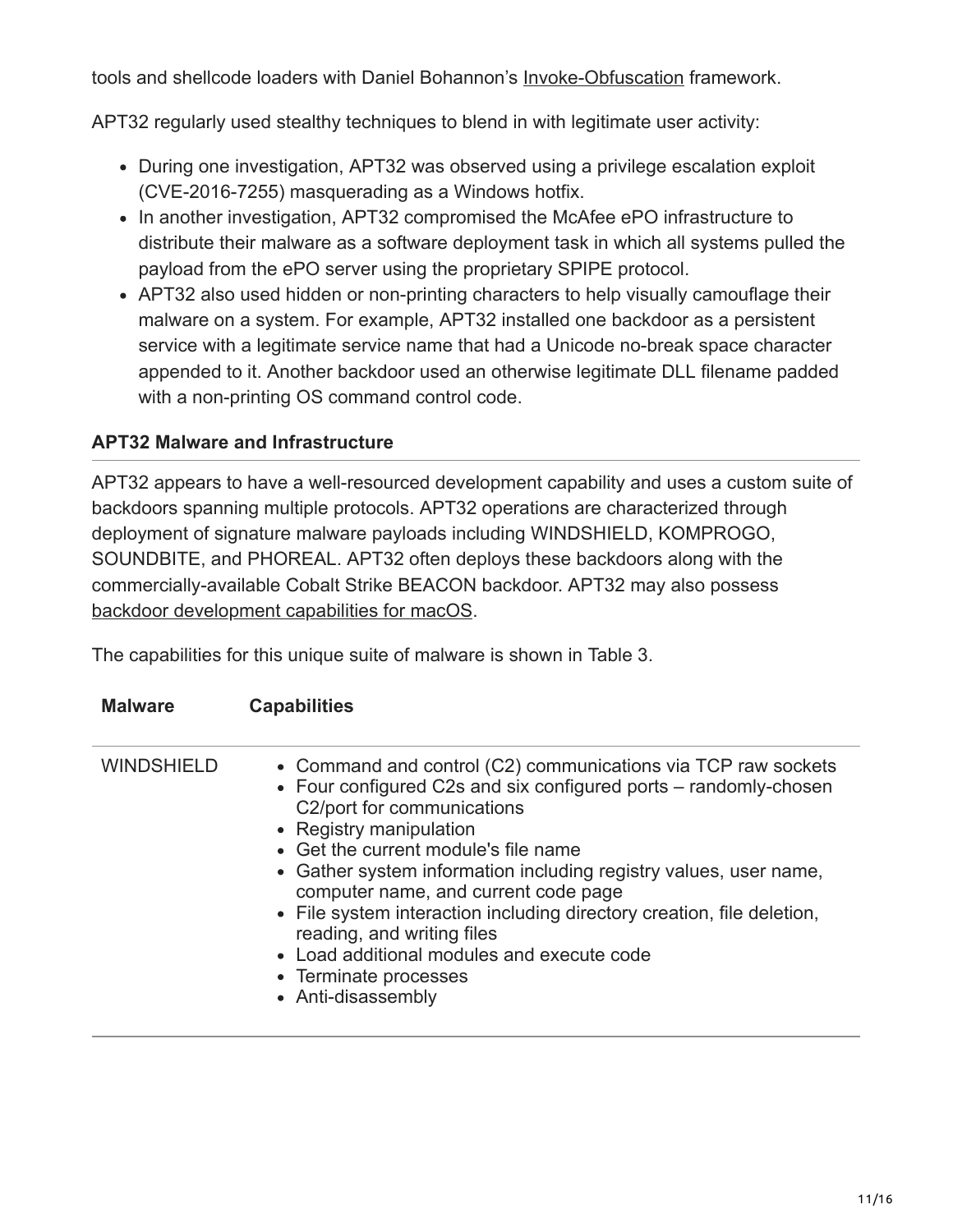| <b>KOMPROGO</b>                  | • Fully-featured backdoor capable of process, file, and registry<br>management<br>• Creating a reverse shell<br>• File transfers<br>• Running WMI queries<br>• Retrieving information about the infected system                                                                                                                                                                                                                                                                                             |
|----------------------------------|-------------------------------------------------------------------------------------------------------------------------------------------------------------------------------------------------------------------------------------------------------------------------------------------------------------------------------------------------------------------------------------------------------------------------------------------------------------------------------------------------------------|
| <b>SOUNDBITE</b>                 | • C2 communications via DNS<br>• Process creation<br>• File upload<br>• Shell command execution<br>• File and directory enumeration/manipulation<br>• Window enumeration<br>• Registry manipulation<br>• System information gathering                                                                                                                                                                                                                                                                       |
| <b>PHOREAL</b>                   | • C2 communications via ICMP<br>• Reverse shell creation<br>• Filesystem manipulation<br>• Registry manipulation<br>• Process creation<br>• File upload                                                                                                                                                                                                                                                                                                                                                     |
| <b>BEACON</b><br>(Cobalt Strike) | • Publicly available payload that can inject and execute arbitrary<br>code into processes<br>• Impersonating the security context of users<br>• Importing Kerberos tickets<br>• Uploading and downloading files<br>• Executing shell commands<br>• Configured with malleable C2 profiles to blend in with normal<br>network traffic<br>• Co-deployment and interoperability with Metasploit framework<br>• SMB Named Pipe in-memory backdoor payload that enables peer-<br>to-peer C2 and pivoting over SMB |

Table 3: APT32 Malware and Capabilities

APT32 operators appear to be well-resourced and supported as they use a large set of [domains and IP addresses as command and control infrastructure. The FireEye iSIGHT](https://www.fireeye.com/products/isight-intelligence.html) Intelligence MySIGHT Portal contains additional information on these backdoor families based on Mandiant investigations of APT32 intrusions.

Figure 6 provides a summary of APT32 tools and techniques mapped to each stage of the attack lifecycle.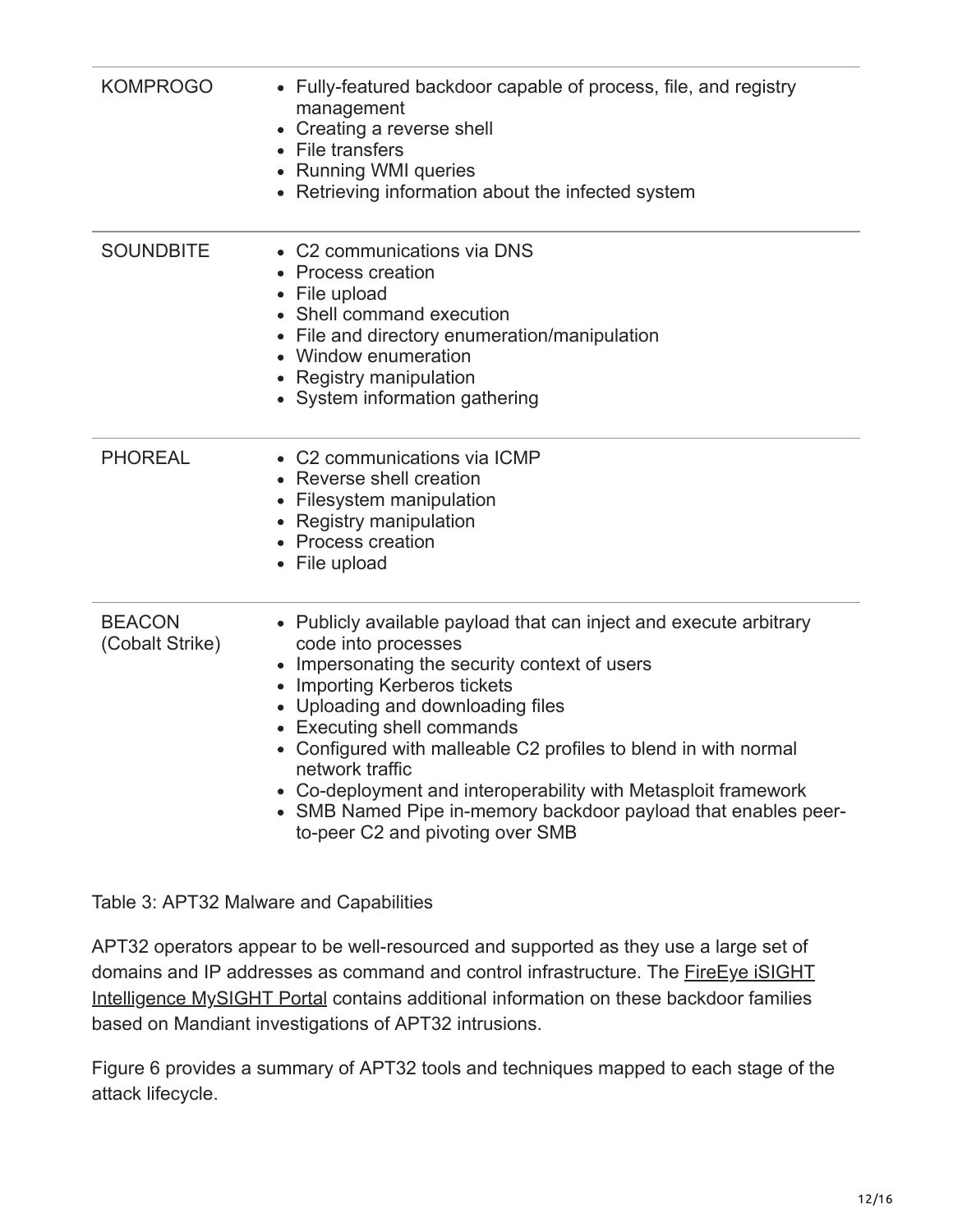**APT32 Attack Lifecycle** 

Figure 6: APT32 Attack Lifecycle

#### **Outlook and Implications**

Based on incident response investigations, product detections, and intelligence observations along with additional publications on the same operators, FireEye assesses that APT32 is a cyber espionage group aligned with Vietnamese government interests. The targeting of private sector interests by APT32 is notable and FireEye believes the actor poses significant risk to companies doing business in, or preparing to invest in, the country. While the motivation for each APT32 private sector compromise varied – and in some cases was unknown – the unauthorized access could serve as a platform for law enforcement, intellectual property theft, or anticorruption measures that could ultimately erode the competitive advantage of targeted organizations. Furthermore, APT32 continues to threaten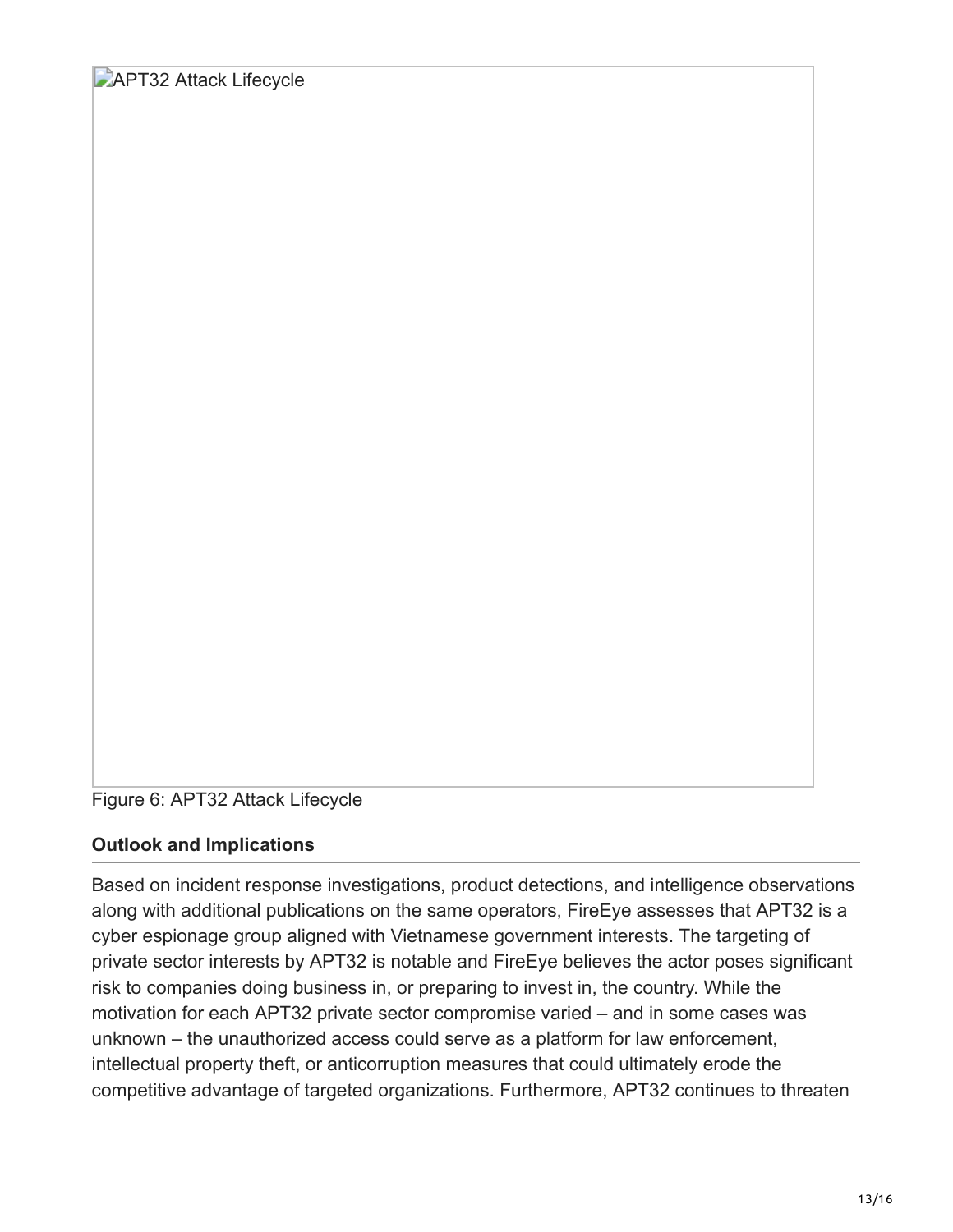political activism and free speech in Southeast Asia and the public sector worldwide. Governments, journalists, and members of the Vietnam diaspora may continue to be targeted.

While actors from China, Iran, Russia, and North Korea remain the most active cyber espionage threats tracked and responded to by FireEye, APT32 reflects a growing host of new countries that have adopted this dynamic capability. APT32 demonstrates how accessible and impactful offensive capabilities can be with the proper investment and the flexibility to embrace newly-available tools and techniques. As more countries utilize inexpensive and efficient cyber operations, there is a need for public awareness of these threats and renewed dialogue around emerging nation-state intrusions that go beyond public sector and intelligence targets.

#### **APT32 Detection**

Figure 7 contains a Yara rule can be used to identify malicious macros associated with APT32's phishing lures: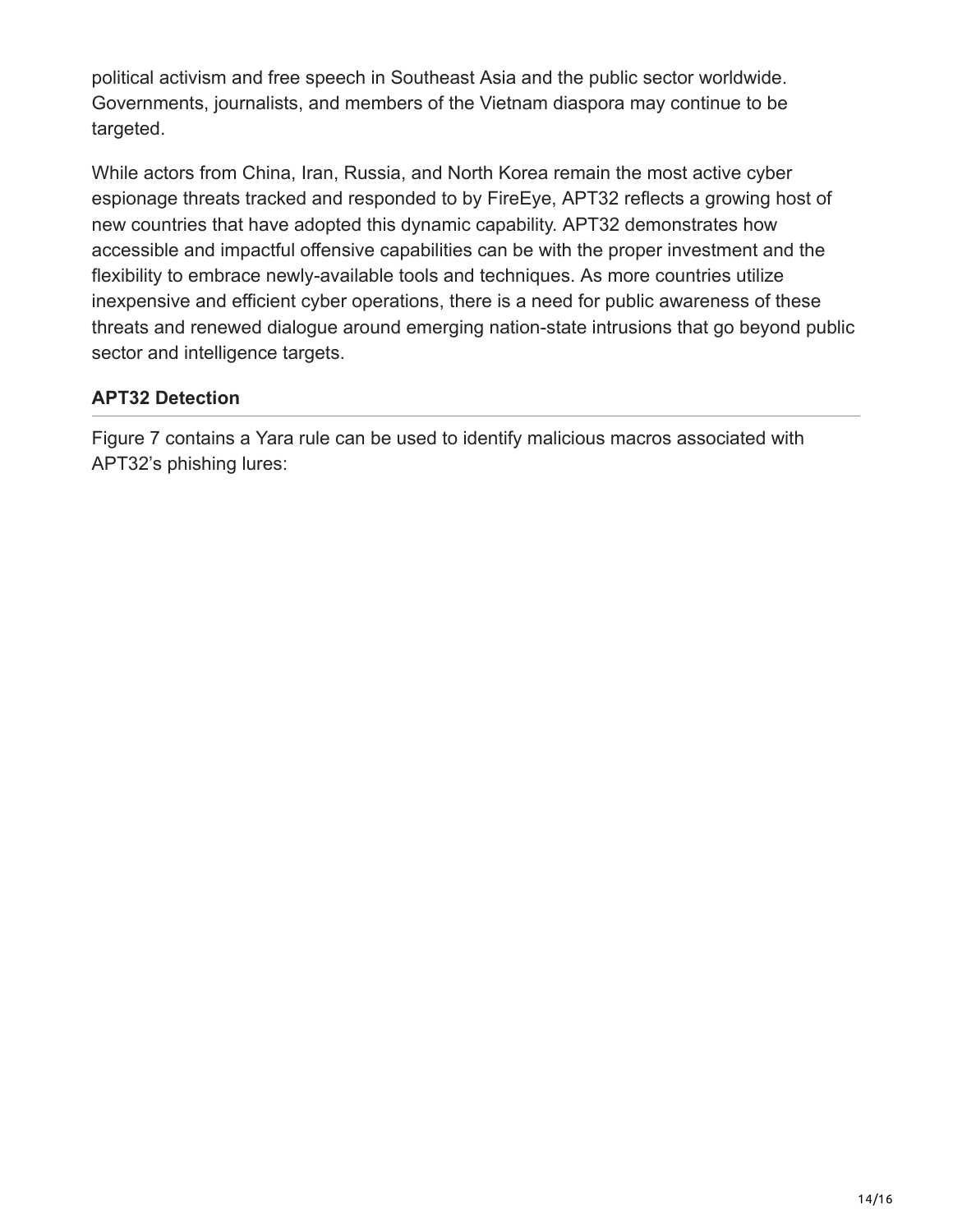**D**Yara Rule for APT32 Malicious Macros

Figure 7: Yara Rule for APT32 Malicious Macros Table 4 contains a sampling of the infrastructure that FireEye has associated with APT32 C2.

#### **C2 Infrastructure**

| 103.53.197.202    | 104.237.218.70   | 104.237.218.72      |
|-------------------|------------------|---------------------|
| 185.157.79.3      | 193.169.245.78   | 193.169.245.137     |
| 23.227.196.210    | 24.datatimes.org | 80.255.3.87         |
| blog.docksugs.org | blog.panggin.org | contay.deaftone.com |